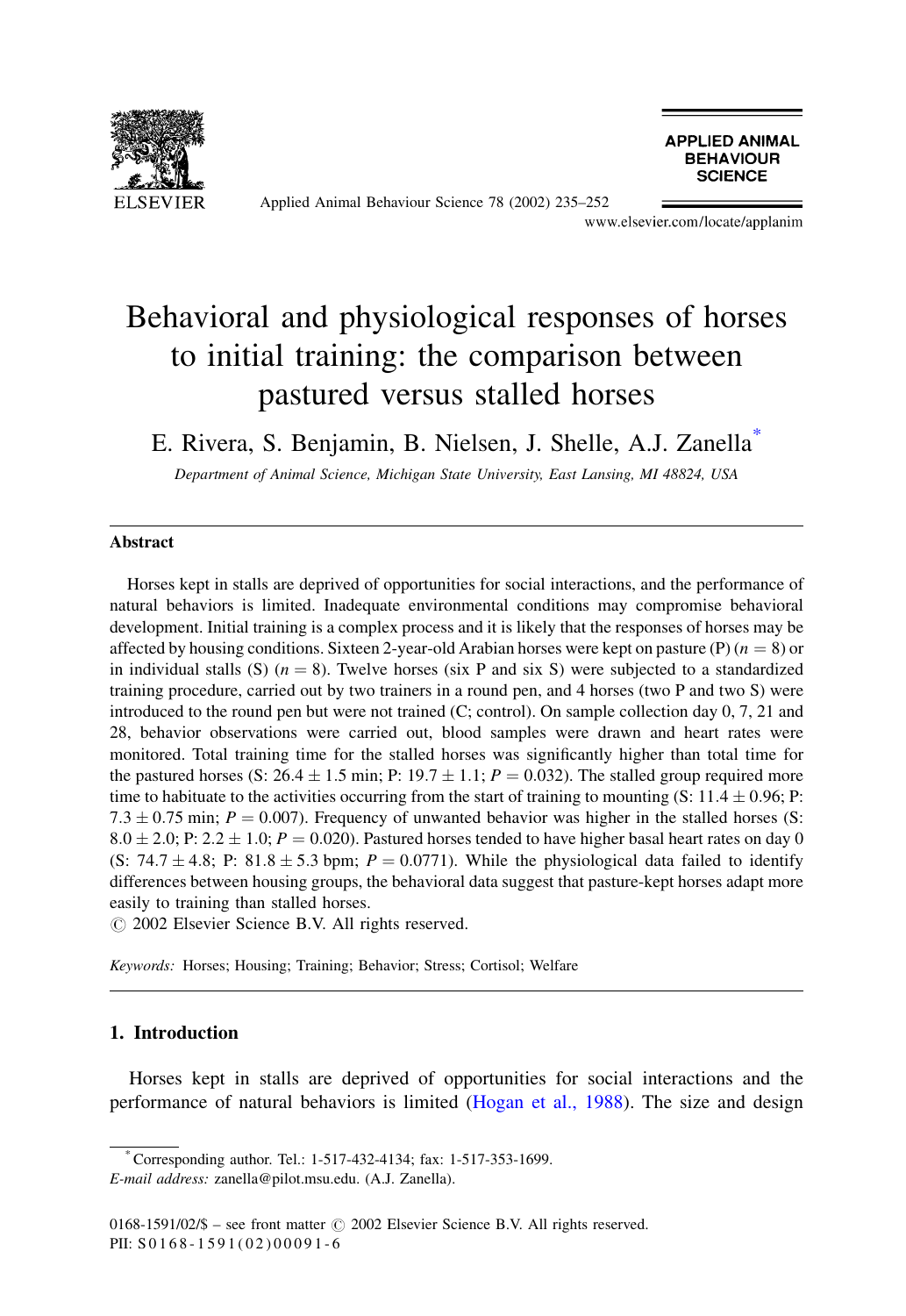of box stalls is variable. They are typically 9 or 13  $m<sup>2</sup>$  in size, possibly with a small window and/or dividing bars between stalls ([Evans et al., 1990](#page-17-0)). Housing horses in stalls offers a different experience than what is present in a natural, pasture-like environment. Free-range horses have a structured social environment. Harem bands, averaging five to seven horses, are typically comprised of mares, a few yearlings and foals and one stallion ([Kirkpatrick](#page-17-0) [and Francis, 1994\)](#page-17-0). These cohesive bands may roam over vast areas of land and stay together even in the absence of the stallion. An inadequate social environment may impair behavioral development in social species [\(Mendl and Paul, 1991\)](#page-17-0). The behavioral deprivation experienced by horses housed in individual stalls may be detrimental to their welfare.

The social environmental conditions to which a horse is exposed may affect its ability to respond to challenging situations, altering its behavior, physiology and compromising their welfare. If the environment negatively affects the animal's learning ability, trainability, along with the value of the horse, may decrease. Environmental variables include, but are not limited to, nutrition, trainer experience, degree of handling, temperature, lighting and housing. The environmental condition a horse is exposed to may affect its learning ability. Stalling weaned foals altered their behavior qualitatively and quantitatively when compared to foals weaned in a paddock [\(Heleski et al.,](#page-17-0) [1999\)](#page-17-0). In this study, paddock-housed foals spent the majority of their time standing in close contact with the other horses, interacting with the horses or eating. The stalled horses could not perform some of the behaviors observed in the paddock-housed foals (i.e. grazing, social interactions). In addition, the stalled foals performed more uncommon behaviors such as licking, chewing and kicking the stall walls. Weaving, cribbing and stall walking are behavior abnormalities linked to stalling horses ([Kiley-Worthing](#page-17-0)[ton, 1990\)](#page-17-0).

If the environment causes the horse to make costly (e.g. fitness impairment) adjustments in behavior and physiology, the housing situation may be deemed as stressful (Broom and Johnson, 1993). Physiological measures such as plasma cortisol [\(Boulton et al., 1997\)](#page-17-0) and heart rate [\(Baldock and Sibly, 1990\)](#page-16-0) have been associated with activation of the hypothalamus–pituitary–adrenal axis system, which is triggered during stressful situations in animals.

Training a young horse for the first time requires the elimination of fearful responses towards the trainer and the habituation of the animal to novel situations. In addition, during initial training, horses are exposed to new tasks. Humane training protocols have been developed using the ''round pen technique.'' Initial training using the round pen is based on the understanding of the behavior of the horse, minimizing the stress associated with training. Horse trainers, such as John Lyons, Ray Hunt and Monty Roberts, have used this technique. The frequency and duration of behaviors that occur during a training session using a round pen have never been documented. Moreover, no one has examined how housing experience may help or hinder adaptation by a horse during training. We investigated the impact of housing on the ability of horses to acclimatize more readily to initial training. The objective of this study is to determine if housing conditions may have an effect on behavioral and physiological measures in horses that are subjected to a standardized training procedure.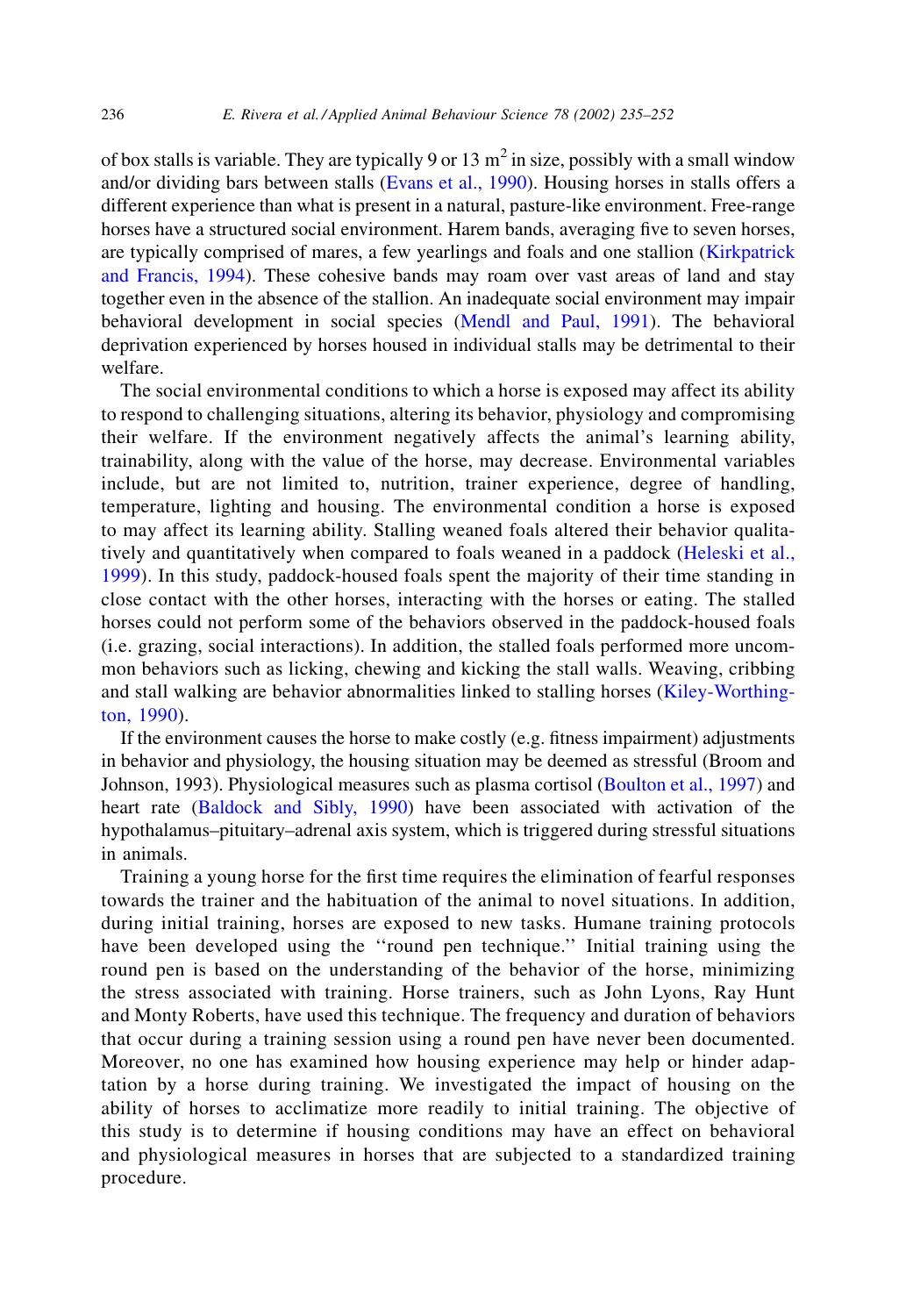# 2. Materials and methods

#### 2.1. Animals and housing

Sixteen Arabian yearlings comprised of castrated males  $(n = 11)$  and intact females  $(n = 5)$ , with an average age of 18.6 months (range 16.6–19.9) were used in this study. Average weight for the stalled (S) and pastured (P) horses at the start of the project was  $349 \pm 10$  and  $342 \pm 10$  kg, respectively. The horses were born and housed at the Michigan State University Horse Teaching and Research Center (MSUHTRC).

The horses were randomly assigned to three treatment groups according to housing, training and age: pasture with training (P;  $n = 6$ ) or stall with training (S;  $n = 6$ ) and a control group with no training (C;  $n = 4$ ). The C group was assigned into the P ( $n = 2$ ) or S  $(n = 2)$  treatment group. Two weeks into the experiment, due to an accidental injury, one of the P horses was removed from the project. Therefore only five horses were in the P group for the remainder of the study.

Pastured horses were housed on approximately 29,166  $m<sup>2</sup>$  of land with a water dispenser, hay trough and grain trough in the field. The 10  $m^2$  box stalls used for housing had dividing walls constructed with wooden panels on the bottom and steel guards on the top, allowing limited social interaction between the horses. Each stall had a window along with a hay trough, grain bucket and water bucket. Stalls were bedded with wood shavings or straw.

# 2.2. Animal management

The study was conducted during the winter when minimal nutrients were available from pasture grazing. All treatment groups were fed a diet recommended by [NRC \(1989\)](#page-17-0) for long yearlings and 2 years-old. Each horse was fed 1.8 kg per day of a commercial concentrate (Strategy<sup>TM</sup>, Purina Mills, Lansing, MI) divided into two equal feedings, at 06.00 and 18.00 h.

# 2.3. Trainers

Two trainers were involved in the training procedure. The novice trainer (female, 50.0 kg) was a graduate student with no prior experience in the initial training of horses. The second trainer had 10 years of horse experience (male, 62.3 kg). In the interest of human safety, horses that were subjectively determined as ''easier'' to train were assigned to the novice trainer. On day 0 of training, the experienced trainer trained eight horses (four P and four S) while the novice trainer trained four (two P and two S). For the remainder of the study, including the loss of the pastured horse, the experienced trainer trained five horses (two P and three S) while the novice trainer trained six (three P and three S).

# 2.4. Equipment and facility

#### 2.4.1. Training arena

All training sessions were conducted at the MSUHTRC facility. Training took place in an indoor round pen approximately 15 m in diameter. The flooring material throughout the arena was a mixture of sand and clay.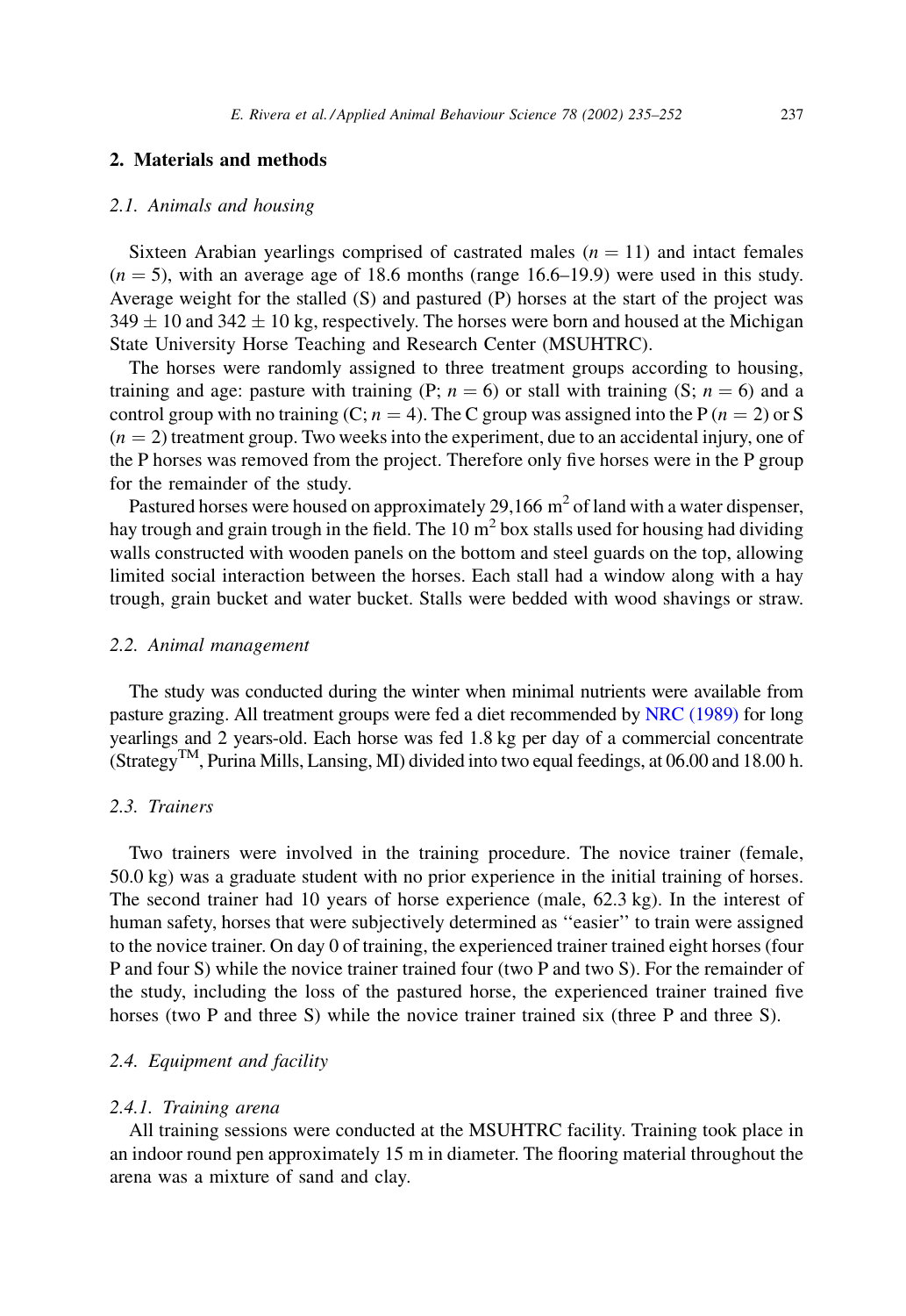# 2.4.2. Training tack

Equipment used for initial training of the horses included a lead rope, halter, saddle pad, bridle with a jointed snaffle bit and reins. The lead rope was 1.8 m long and was attached to a ring on the halter with a clip. In this study, the lead rope was used for a variety of purposes including controlling the horses while walking and standing, encouraging forward movement and as reins, for the first day of training. The halter is designed to fit on the horse's head so the trainers can control the horses as they lead them. The saddle pad is placed on the horse's back before the saddle. The pad is placed near the withers and extends down towards the center of the shoulder [\(C.H.A., 1996\)](#page-17-0). The purpose of the saddle pad is to prevent chafing or discomfort from the saddle while riding. Both trainers used a western style saddle.

Bridles are used for steering or directing the horses. The snaffle bit allows the trainer to control the horses through pressure ([C.H.A., 1996\)](#page-17-0). The snaffle bit consists of two rings joined by a smooth mouthpiece, which is jointed in the center. The snaffle bit applies pressure on the mouth of the horses. Reins are run through the rings of the bit and are controlled by the trainer.

# 2.4.3. Video observations

Four cameras (Panasonic, WV 330), fitted with wide-angle lenses, were used to record the entire round pen during the training sessions. All horses were videotaped on training days 0, 7, 21 and 28 using continuous recording. Video cameras were wired to a multiplexer with split mode capability (Panasonic, WJ 410) and recorded into a VCR (Panasonic, AG 6730), allowing for simultaneous viewing on all four cameras.

### 2.4.4. Training procedure

Prior to the start of the experiment, a pre-training period occurred for 84 days. During this time, pastured horses were given free access to exercise and the stalled horses were walked daily, for one hour, on a mechanical walker. Training occurred 5 days a week, for 28 days, with sample collections occurring on days 0, 7, 21 and 28. On off-days, as their stalls were cleaned, stalled horses were exercised, 1 h a day, on a mechanical walker.

The objective for the first day of training was to habituate the horse to the trainer, having a saddle on their back, being mounted, being ridden and being dismounted. Depending on the procedure, the main objective for each technique was to either have the horse stand still or move forward when asked. All techniques were performed on the left and right sides of the horses. Training was divided into two periods, groundwork and riding. The groundwork period encompassed all the training procedures that occurred up to the first mount. The riding period began once the trainer was mounted on the horse and ready to ride.

#### 2.4.5. Groundwork

Training began with suppleness exercises that were accomplished by gently applying pressure on the lead rope that was attached to the halter. Suppleness training was performed on both sides until the horse would slightly turn towards the pressure. Upon acclimating to the pressure, each horse was released in the round pen. Once the horse was released, the trainer would move towards the hindquarters of the horse while swinging the arms and/or lead rope, which would generally cause the horse to run. When running, the horse would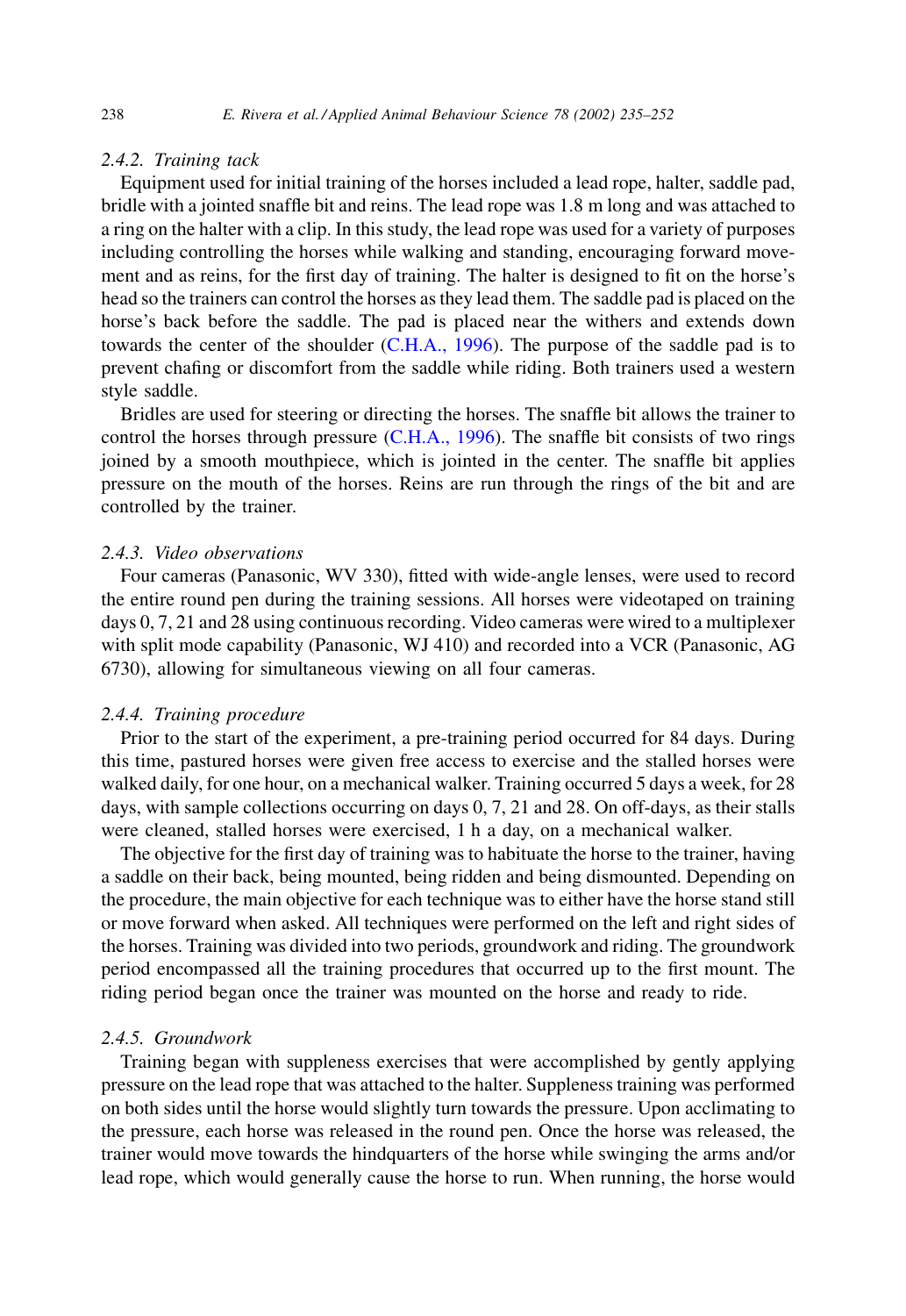not typically look at what was chasing it. Eventually the horse would glance at the stimulus, in this case the trainer, and at that moment the trainer would stop moving towards the horse's hindquarters and swinging the arms and/or lead rope. In this way an association between the behavioral response (looking at the trainer) and the behavior of the trainer (stopping swinging arms/rope) was attained.

The trainer then approached the horse, attached the rope to the halter and resumed suppleness exercises. Again, once acclimatized to the pressure on both sides, a new training procedure began.

The horses were habituated to the equipment by gently tossing the lead rope, saddle pad and saddle repeatedly onto the horse's back until the horse stood still (''sacking''). The lead rope was also tossed and/or rubbed along the body of the horse to accustom it to stimuli in those areas. The objective of this habituation was to get the horse accustomed to the tack so that it would stand still when the equipment was presented. Habituation training was performed for the saddle pad and for the saddle. Once the saddle and pad were placed on the horse's back and the horse was standing still, the trainer tightened the girth. With the saddle on, the horse was once again released into the round pen. This procedure continued with an additional tightening of the cinch until a subjective decision based on how the saddle was lying on the back of the horse was made by the trainer to end this procedure. The trainer then approached the horse and snapped the rope to the halter. Suppleness exercises often occurred again before the final procedures were performed for mounting.

Following the saddling procedure, the trainer placed a foot in the stirrup while holding the rope, slightly turning the horse's head. Turning the horse's head added a safety measure for the trainer. In this position, the horse was semi-restricted to moving only in a small circle. The trainer stood with a foot in the stirrup until the horse remained still. Using the same procedure, the trainer would next place a foot in the stirrup and add body weight by hoisting and laying the upper body onto the back of the horse. Once the process was done on each side and the horse was standing still, the trainer would lift the free leg over the horse and gently lower the body onto the saddle. The trainer was now mounted on the horse. Many of the groundwork procedures were not performed by days 21 and 28 of training, when the trainer would immediately mount the horse and begin the riding portion of training.

#### 2.4.6. Riding

Once the trainer had mounted the horse, the riding period began. The primary objective during this period was to obtain forward motion of the horse. Using hands, legs and body weight as cues at the walk, trot and canter, the trainer encouraged the horse to move forward. For the remainder of the study, horses were walked, trotted and cantered.

# 2.4.7. Control group

The control group horses experienced the same protocol as the trained group without the actual training procedures. Control horses were led from their respective housing situations but instead of training, horses were released into the round pen and allowed to roam freely the environment for 30 min. To protect the video cameras, a human observer was asked to stand behind a gate in the arena and have no contact with the horses.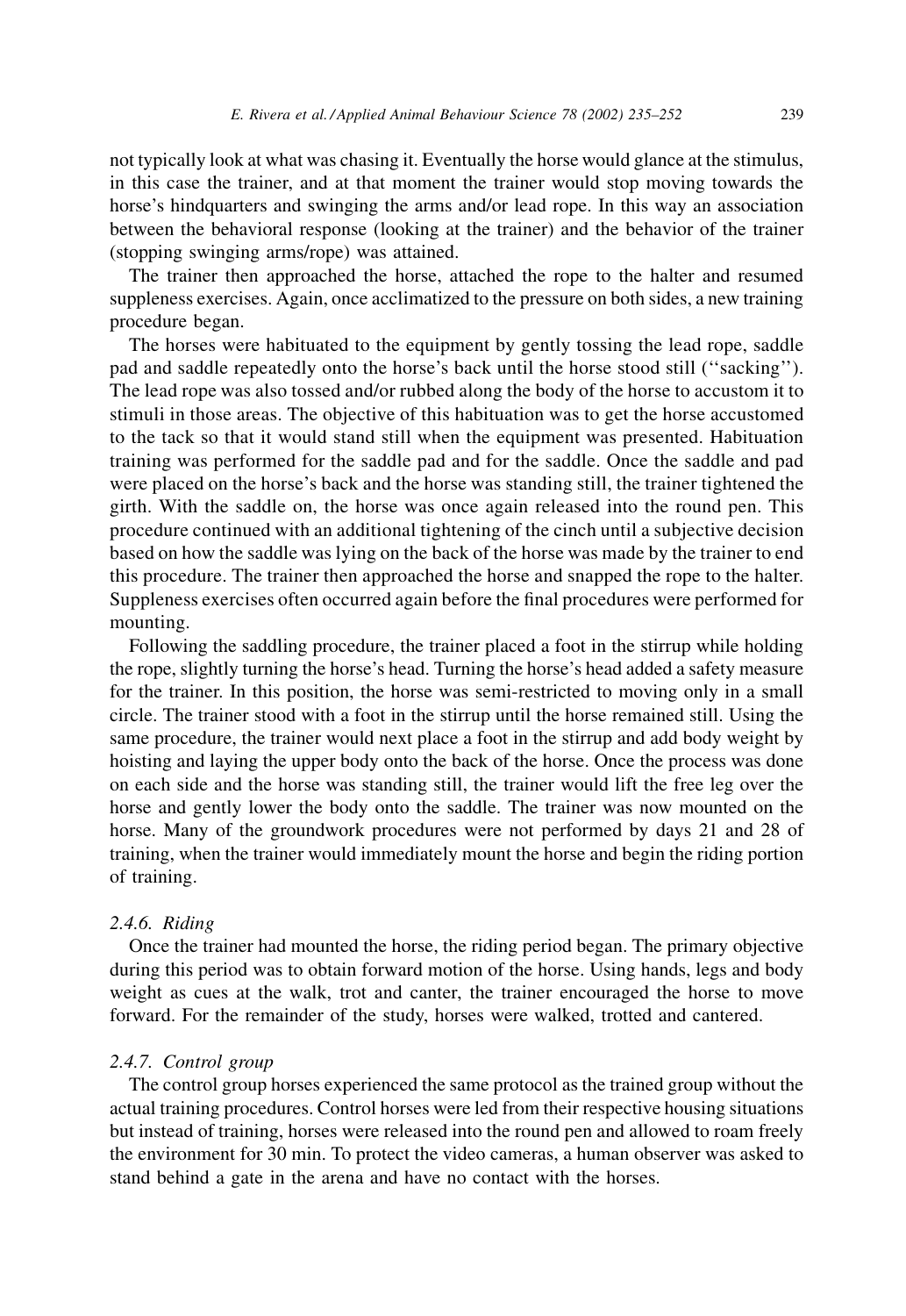# 2.4.8. Data collection

2.4.8.1. Blood sampling. Blood samples were collected via jugular puncture, four times per horse at days 7, 14, 21 and 28 of training. Samples were collected: once before entering the round pen; at the completion of training; 15 min post-training (pt); 75 min posttraining. Samples were pipetted into EDTA and heparin tubes and immediately placed on ice for 5 min. Samples were centrifuged at  $1340 \times g$  for 15 min at 4 °C.

# 2.4.9. Heart rate monitors

The Polar Vantage NVTM (Polar Electro Oy, Kempele, Finland) wristwatch was used to monitor heart rates in the horses. The pastured group was removed from the pasture and led into a stall one h prior to training to install the monitors. Heart rates were recorded and data were stored in the Polar Vantage  $\text{NV}^{\text{TM}}$  wristwatches continuously beginning 60 min before the horse entered the round pen until 75 min post-training. Heart rate data were downloaded from the wristwatches using the Polar Advantage Interface<sup>TM</sup> and stored in the Polar Precision Performance<sup>TM</sup> Software for Windows (Version 2.0) for future analysis.

# 2.4.10. Data analysis

2.4.10.1. Behavior data. Preliminary analysis of the behavior data was accomplished using the Observer<sup>TM</sup> (Noldus Information Technology Inc., Sterling, VA) program. Behavior categories and definitions can be found in Table 1a–d.

| Table 1                       |  |
|-------------------------------|--|
| <b>Behavioral definitions</b> |  |

Horse and trainer behavior categories used in study for the groundwork training period

| (a) Trainer categories                                                                                          |                                                                                                                                                         |  |  |
|-----------------------------------------------------------------------------------------------------------------|---------------------------------------------------------------------------------------------------------------------------------------------------------|--|--|
| Chase                                                                                                           | Trainer encourages the horse to move forward by positioning the body<br>towards the hind quarters of the horses while swinging lead rope and/or<br>arms |  |  |
| Sacking with saddle pad                                                                                         | Pad is gently tossed onto the horse's back and removed                                                                                                  |  |  |
|                                                                                                                 | (b) Horse behavior categories and definitions that occurred during the riding portion of training                                                       |  |  |
| Head/neck extension up                                                                                          | While riding, horse's neck is stiffened and head is extended upward                                                                                     |  |  |
| Head/neck extension down                                                                                        | While riding, horse's neck is stiffened and head is extended downward                                                                                   |  |  |
| Head/neck extension straight out                                                                                | While riding, horse's neck is stiffened and head is extended straight out                                                                               |  |  |
| (c) Behavior categories and definitions that occurred during both the groundwork and riding periods of training |                                                                                                                                                         |  |  |
| Normal tail                                                                                                     | Tail is not elevated nor switching nor clamped.                                                                                                         |  |  |
| Bucks and jumps                                                                                                 | Horse's four legs are elevated off the ground while the hind legs are<br>extended outward or sideways; also vertical jumps                              |  |  |
| (d) Descriptions of training periods                                                                            |                                                                                                                                                         |  |  |
| Groundwork                                                                                                      | Duration of time between the horse entering the arena without a saddle,<br>until the time the saddle is placed on the horse and cinched                 |  |  |
| Riding                                                                                                          | Riding                                                                                                                                                  |  |  |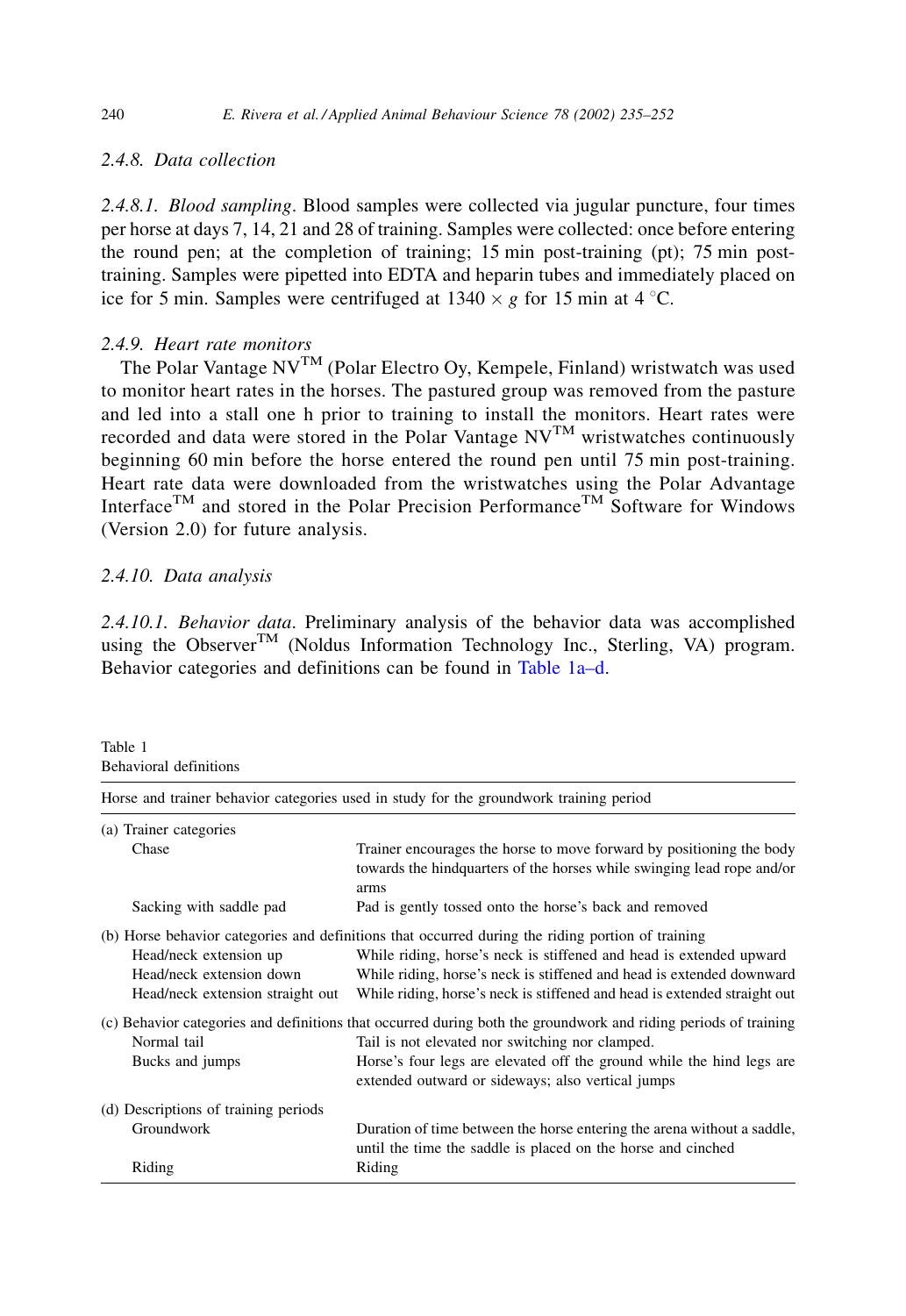2.4.10.2. Cortisol assay. Plasma cortisol samples were processed using a Coat-A-Count<sup>®</sup> (Diagnostic Products Company<sup>®</sup>, Los Angeles, CA). All samples were processed in 1 day using the radioimmunoassay protocol procedure recommended by the supplier to minimize variability.

2.4.10.3. Statistical analysis. Behavioral categories were recorded as count data and were analyzed assuming Poisson distribution. Data were normalized using square root transformation ( $y = \text{sqrt}(x + 1)$ ) when the criteria for normality were not observed. A linear model based on the factors of housing (with two levels) and trainer (with two levels) with repeated measures over 4 days was used to analyze the data. This model also allowed for all possible two-way interactions. Least-square means were computed and back-transformed as point estimates and as 95% confidence intervals on the scale of observation.

A linear model based on the factors of housing (with two levels) and the random effect of horse, nested within housing, with repeated sampling time measures over 4 days, was used to analyze cortisol. All two-way interactions between these factors were also included in this model. Least-square means were used for comparing means responses.

All behavioral and physiological data were analyzed using SAS Proc Mixed and Proc Corr. Means were considered highly significant at  $P \le 0.01$  and significant at  $P \le 0.05$ while results showing values of  $P \leq 0.1$  were considered trends.

# 3. Results

### 3.1. Training times

Overall, stalled horses required a greater amount of time (minutes) to complete the entire training procedure than the pastured horse (S:  $26.4 \pm 1.5$  min;  $P = 19.7 \pm 1.1$ ;  $P = 0.032$ ). Analysis of the housing by day interaction did not reveal a difference on day 0 between the treatment groups. However, on day 7 ( $P = 0.081$ ), day 21 ( $P = 0.069$ ) and day 28 ( $P = 0.079$ ) the stalled group tended to require a greater amount of time to complete training ([Fig. 1\)](#page-7-0).

During the groundwork portion of training the stalled group required more time to habituate to the various training procedures (S:  $11.4 \pm 0.96$ ; P:  $7.3 \pm 0.75$  min;  $P = 0.007$ ). Further analysis revealed no differences between treatment groups on day 0 (S:  $28.8 \pm 3.3$ ; P:  $22.9 \pm 2.6$ ;  $P = 0.162$ ) and day 21 (S:  $3.5 \pm 1.0$ ; P:  $1.7 \pm 0.8$ ;  $P = 0.122$ ). However, the stalled horses took longer to complete the groundwork portion of training than the pastured horses on day 7 ( $P = 0.039$ ) and a tendency for longer training times was revealed on day 28 ( $P = 0.072$ ) [\(Fig. 2](#page-7-0)).

Overall, no effect of housing during the riding portion of training (time interval between mount to dismount) was observed (S:  $9.7 \pm 1.6$ ; P:  $8.5 \pm 0.8$  min;  $P = 0.33$ ). No differences were observed on day 0 (S:  $13.0 \pm 2.2$ ; P:  $12.8 \pm 2.1$ ;  $P = 0.162$ ), day 7  $(S: 9.3 \pm 1.7; P: 7.3 \pm 1.5; P = 0.176)$ , day 21  $(S: 6.2 \pm 1.4; P: 6.9 \pm 1.6; P = 0.656)$ or day 28 (S:  $10.5 \pm 1.8$ ; P:  $6.2 \pm 1.5$ ;  $P = 0.211$ ) between housing treatments [\(Fig. 3](#page-8-0)).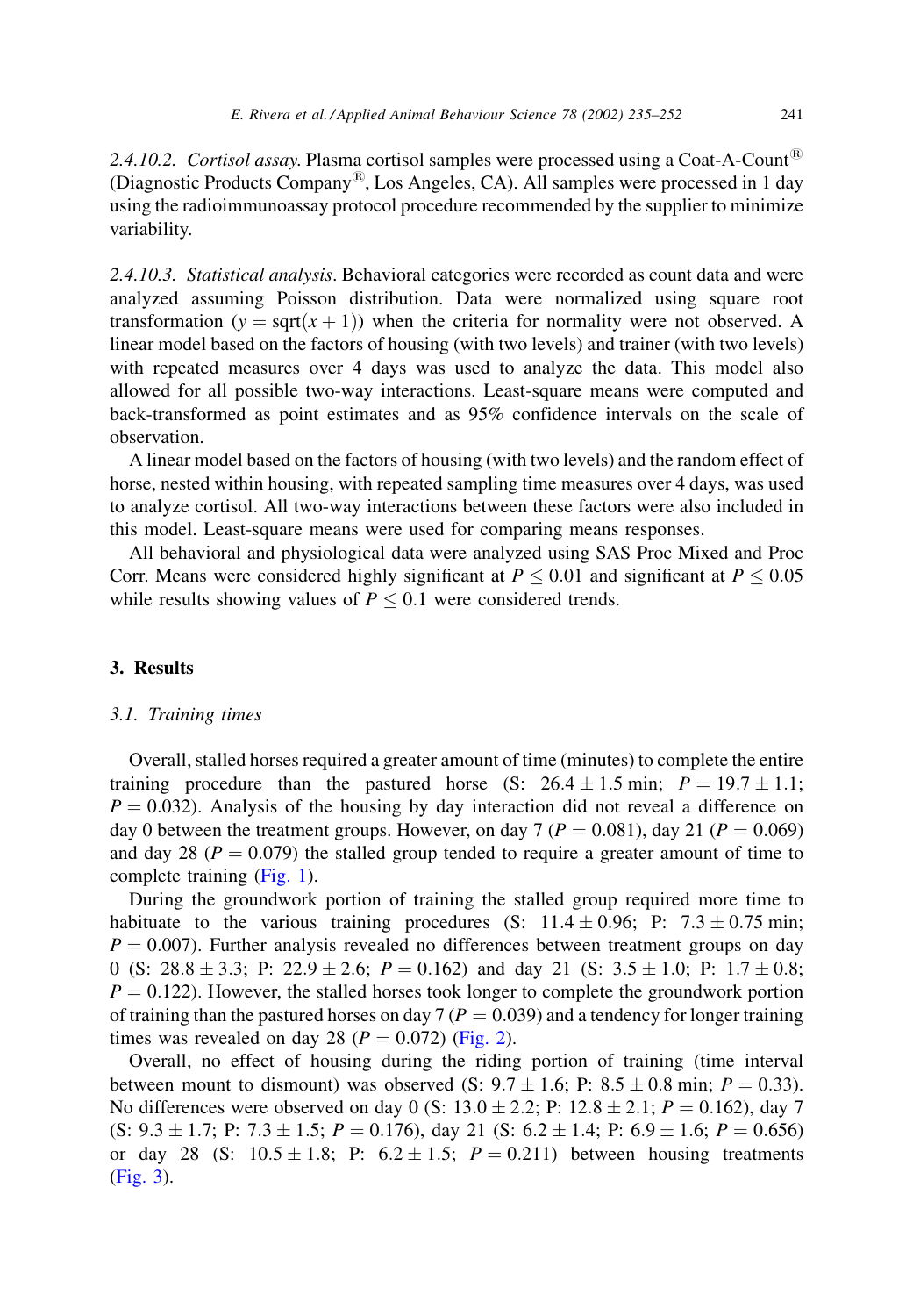<span id="page-7-0"></span>

Fig. 1. Differences (mean  $\pm$  S.E.M.) in total training times between treatment groups on training days. Time began once horses entered the round pen until the trainer dismounted.



Fig. 2. Latency (mean  $\pm$  S.E.M.) between the horses entering the round pen until the trainer mounted the horses for the first time,  $P < 0.05$ .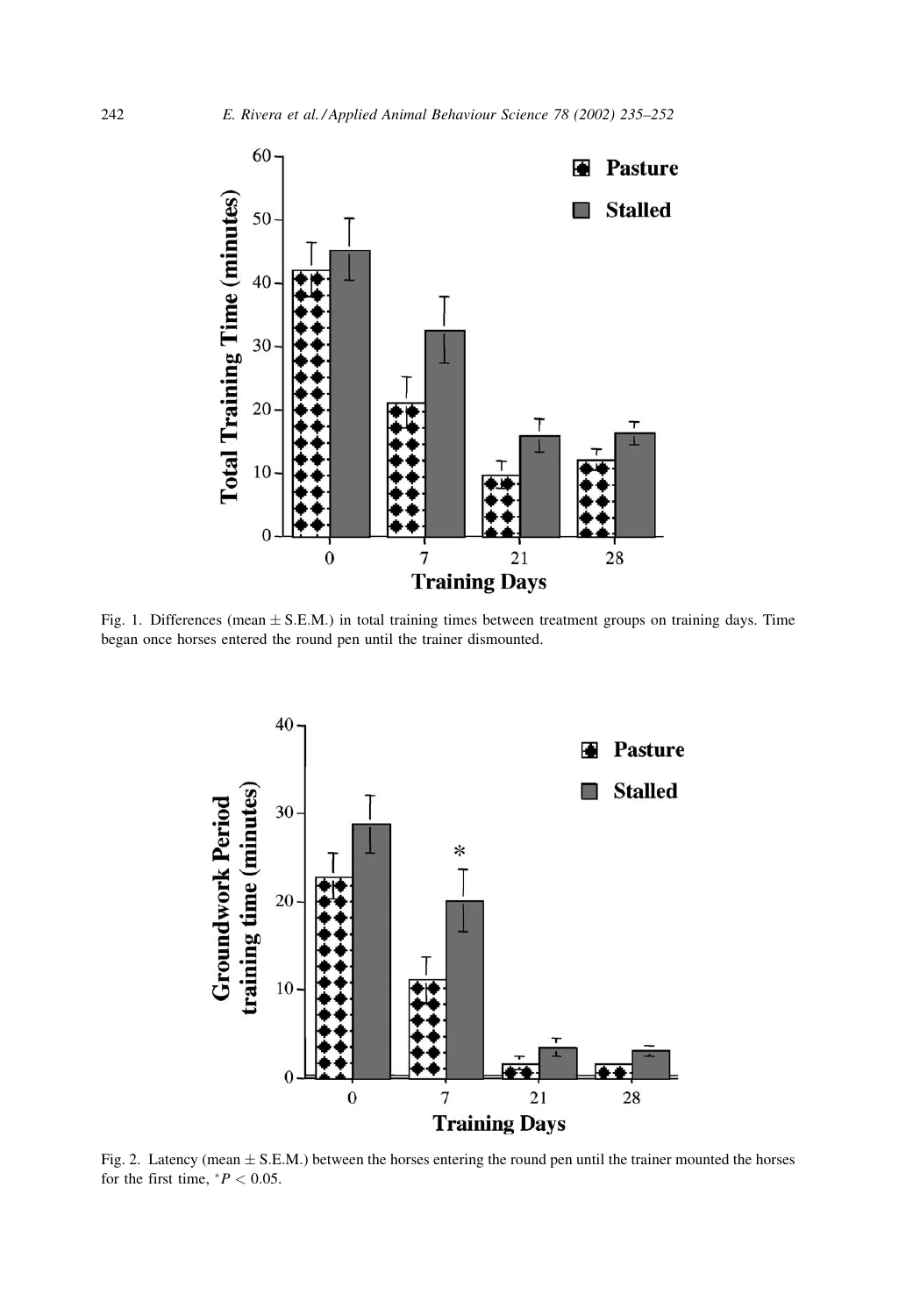<span id="page-8-0"></span>

Fig. 3. Latency (mean  $\pm$  S.E.M.) between the time the trainer mounted the horses until the trainer dismounted, on training days.

# 3.2. Trainer behaviors towards the horses during groundwork training

Over the entire training period, trainers sacked the stalled horses more times with the blanket compared to the pasture treatment group (S:  $23.0 \pm 3.5$ ; P:  $8.6 \pm 2.5$ ;  $P = 0.045$ ). On day 0, trainers sacked the stalled group more times compared to the pastured group before the desired response of standing still was obtained ( $P = 0.031$ ) ([Fig. 4](#page-9-0)).

# 3.3. Horse behaviors during groundwork training

Housing treatment had a significant effect on display of head and neck extension upward  $(P = 0.0008)$ . Stalled horses extended their head and neck upward more than pastured horses for day 7 ( $P = 0.0004$ ), day 21 ( $P = 0.010$ ) and day 28 ( $P = 0.007$ ) [\(Fig. 5](#page-9-0)).

Overall, the stalled horses stiffened their necks and extended their heads straight out during the riding period  $8.6 \pm 1.3$  times while the pastured horses displayed the behavior only 2.2  $\pm$  1.0 times ( $P = 0.002$ ). The stalled group extended their heads and necks during riding more often on day 7, day 21 and day 28 ([Table 2](#page-10-0)).

#### 3.4. Horse behaviors during groundwork and riding portions of training

Overall, the stalled horses bucked and jumped more frequently than the pastured group  $(S: 8.0 \pm 2.0; P: 2.2 \pm 1.0; P = 0.020)$ . The frequency of bucking and jumping between treatment groups was different on day 7 ( $P = 0.003$ ), day 21 ( $P = 0.026$ ) and day 28  $(P = 0.0001)$  ([Fig. 6](#page-10-0)).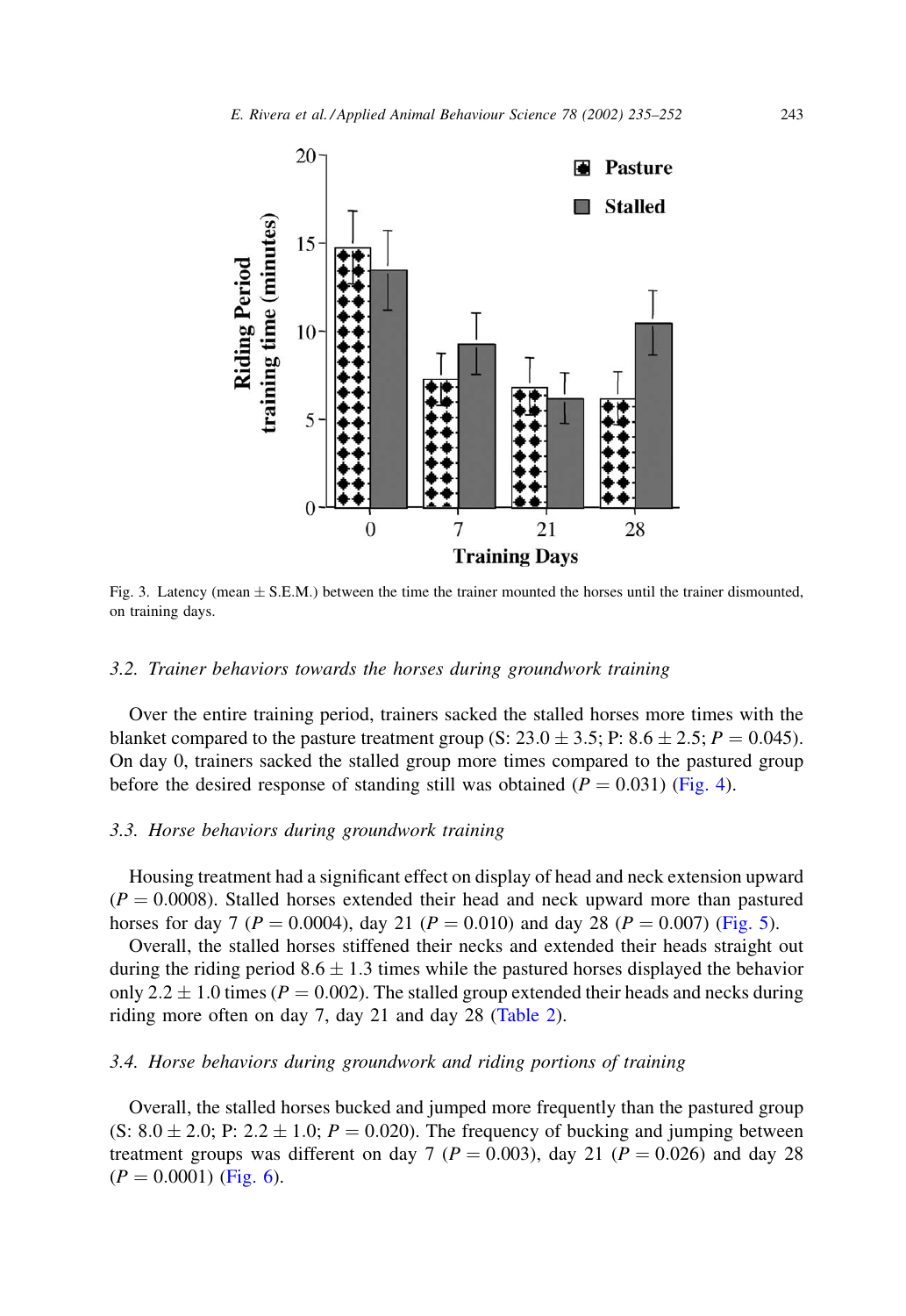

Fig. 4. Frequency (mean  $\pm$  S.E.M.) of sacking the horses with blanket, during the groundwork period, for training days,  $P < 0.05$ .



Fig. 5. Frequency (mean  $\pm$  S.E.M.) of head and neck extension up behavior performed by the horses, during the riding period, over training days,  $*P < 0.05$ ;  $***P < 0.001$ .

<span id="page-9-0"></span>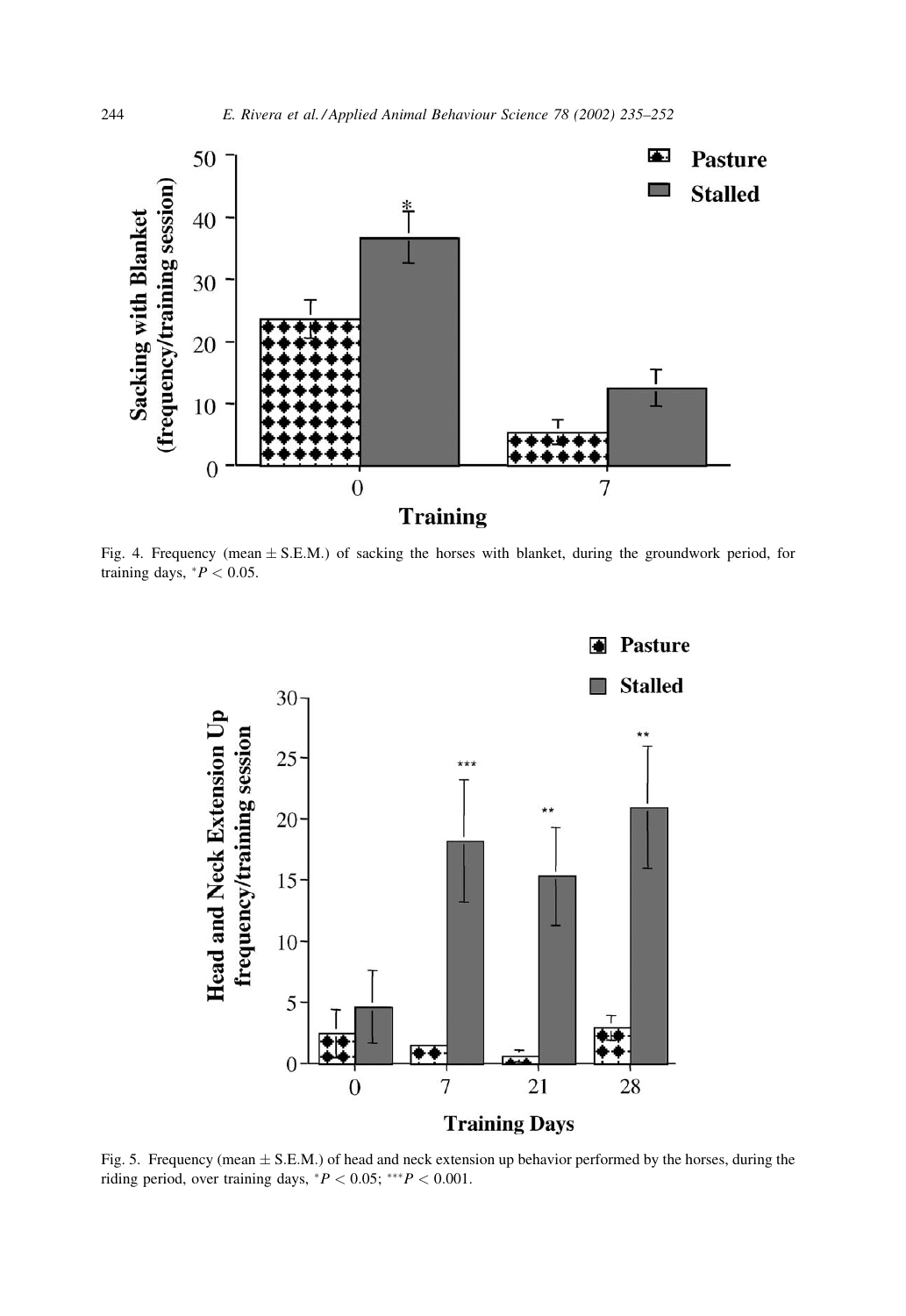<span id="page-10-0"></span>Table 2

| ---      |                    |                                 |            |  |
|----------|--------------------|---------------------------------|------------|--|
| Day      | Housing            | Mean $\pm$ S.E.M.               | $P$ -value |  |
| $\Omega$ | Pasture<br>Stalled | $3.2 \pm 2.2$<br>$8.8 \pm 3.3$  | 0.187      |  |
| $\tau$   | Pasture<br>Stalled | $2.7 \pm 0.3$<br>$11.6 \pm 3.0$ | 0.004      |  |
| 21       | Pasture<br>Stalled | $1.1 \pm 0.7$<br>$7.0 \pm 1.5$  | 0.001      |  |
| 28       | Pasture<br>Stalled | $1.9 \pm 1.0$<br>$7.3 \pm 1.0$  | 0.07       |  |
|          |                    |                                 |            |  |

Frequency (mean  $\pm$  S.E.M.) of head and neck extension straight performed by the horses during the riding portion over training days

Overall the duration of time (minutes) of horses carrying a normal tail setting was not affected by housing treatment (S:  $8.6 \pm 1.7$ ; P:  $5.2 \pm 1.2$ ;  $P = 0.137$ ). Pastured horses carried a normal tail setting more frequently than stalled horses on day 21 ( $P = 0.007$ ) [\(Table 3](#page-11-0)).

# 3.5. Physiological data

#### 3.5.1. Cortisol

Overall, plasma cortisol concentration was not affected by housing conditions  $(P = 0.525)$ . The effects of days  $(P = 0.0001)$  and time  $(P = 0.0001)$  were highly significant. A three-way interaction between housing, time and days failed to reveal a



Fig. 6. Frequency (mean  $\pm$  S.E.M.) of bucking and jumping by the treatment groups over training days,  ${}^*P$  < 0.05;  ${}^*P$  < 0.01;  ${}^{**}P$  < 0.001.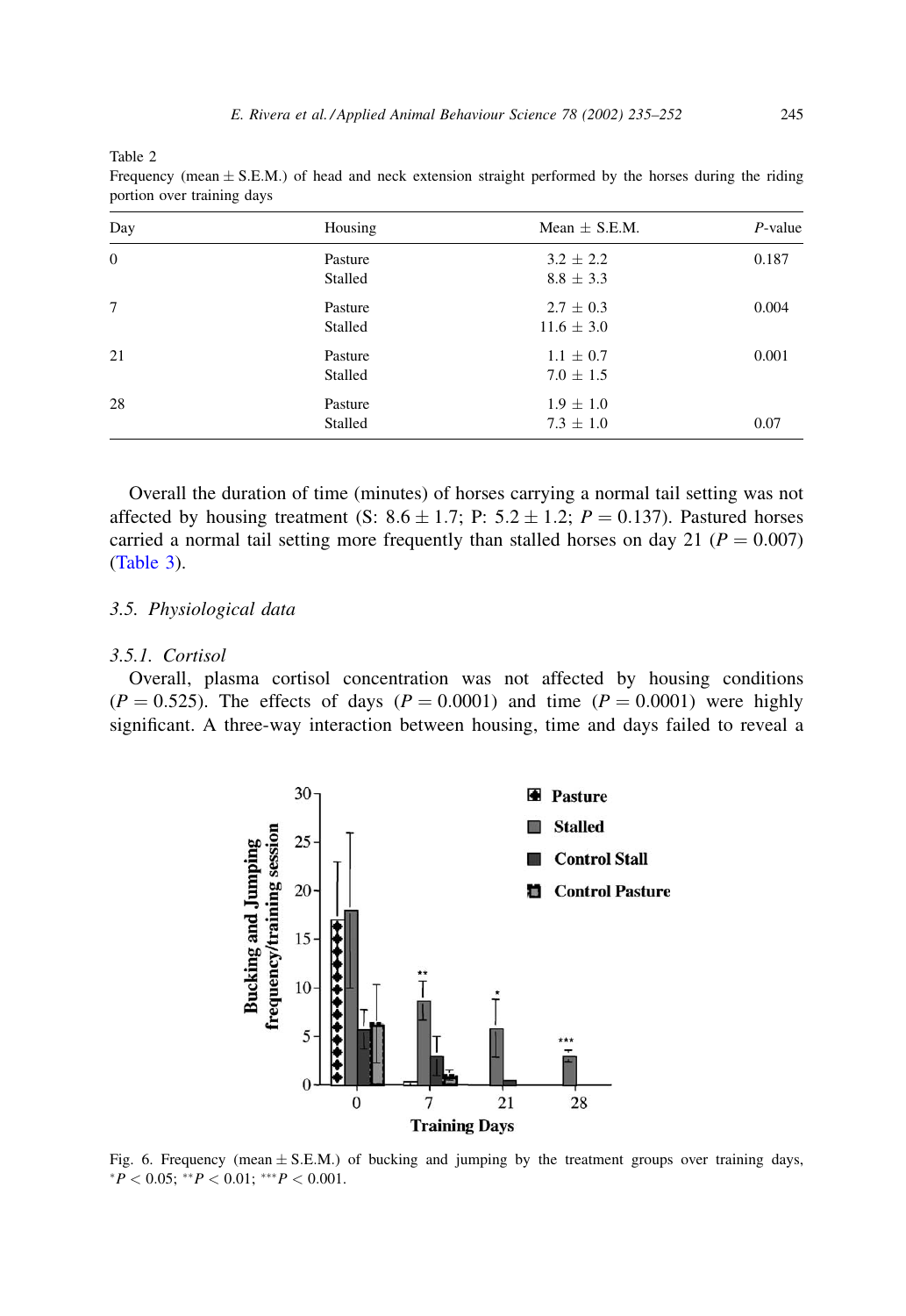<span id="page-11-0"></span>Table 3

| Day          | Housing            | Mean $\pm$ S.E.M.                | $P$ -value |  |
|--------------|--------------------|----------------------------------|------------|--|
| $\mathbf{0}$ | Pasture<br>Stalled | $29.2 \pm 6.0$<br>$23.3 \pm 6.2$ | 0.516      |  |
| 7            | Pasture<br>Stalled | $2.8 \pm 2.0$<br>$6.2 \pm 3.0$   | 0.288      |  |
| 21           | Pasture<br>Stalled | $1.2 \pm 0.8$<br>$7.6 \pm 2.3$   | 0.007      |  |
| 28           | Pasture<br>Stalled | $0.96 \pm 0.7$<br>$2.8 \pm 1.8$  | 0.234      |  |
|              |                    |                                  |            |  |

Duration (mean  $\pm$  S.E.M.) of normal tail setting during the groundwork and riding periods of training, over training days

difference ( $P = 0.507$ ). No differences in cortisol concentrations were observed between housing treatments during training days (Fig. 7).

Differences were identified, among combined treatment groups, between total cortisol concentrations and time sampling periods for training days ([Fig. 8](#page-12-0)). Cortisol concentrations at the completion of training were higher than basal cortisol concentrations on day 0  $(P = 0.003)$  and day 7 ( $P = 0.0001$ ). No differences were observed on day 21 ( $P = 0.623$ ) and day 28 ( $P = 0.339$ ).

With the exception of day 21 and day 28, cortisol concentrations required >15 min to return to basal levels. On day 0 ( $P = 0.0001$ ) and day 7 ( $P = 0.0008$ ), cortisol levels at the 15 min post-training recovery levels were higher than basal cortisol levels. No differences were observed on day 21 ( $P = 0.623$ ) and day 28 ( $P = 0.233$ ). On day 7  $(P = 0.044)$  and day 28 ( $P = 0.0006$ ), 75 min post-training recovery cortisol levels were significantly lower than the basal cortisol levels. On day 0 ( $P = 0.689$ ) and day 21



Fig. 7. Plasma cortisol concentrations on training days, for treatment groups.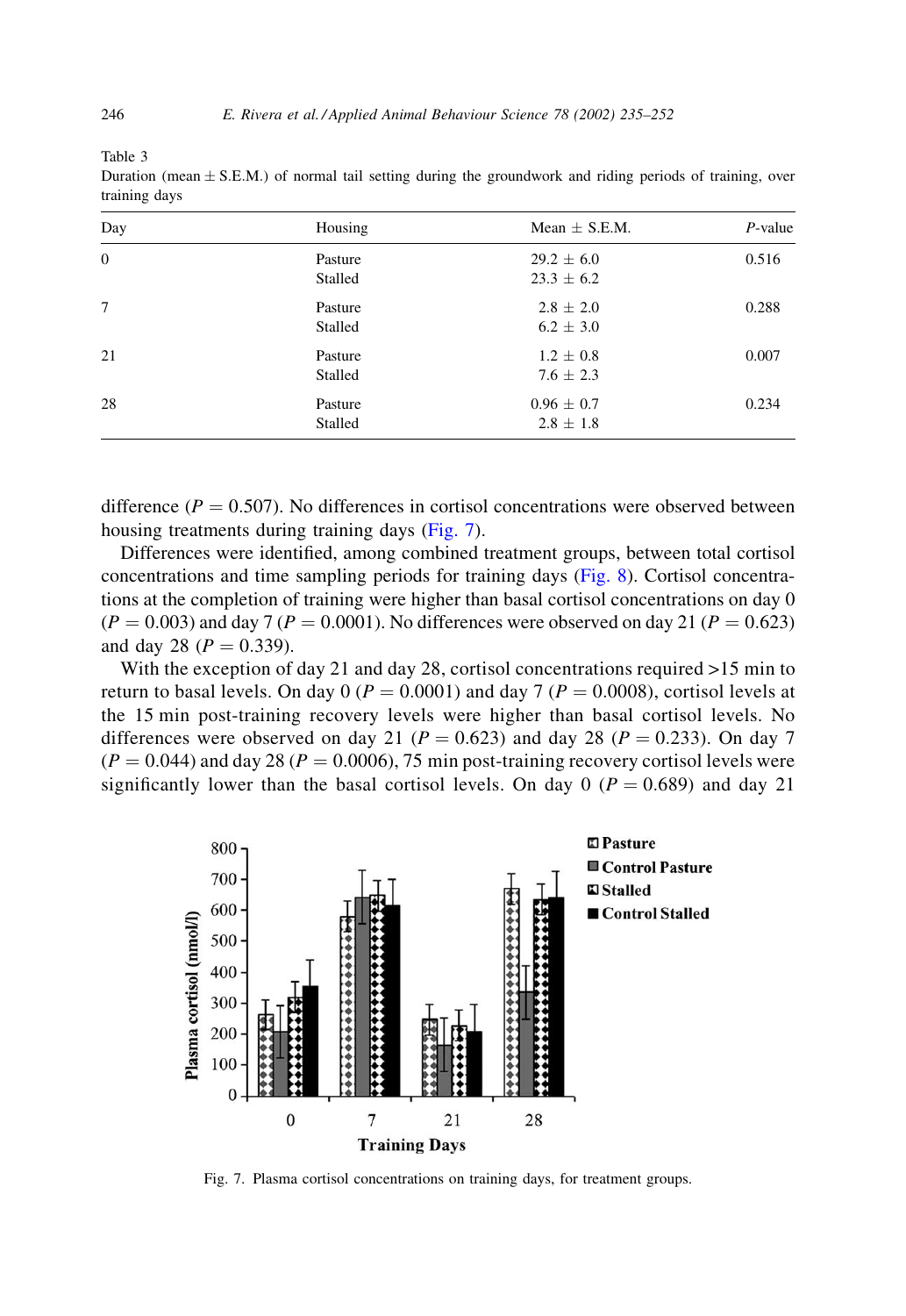<span id="page-12-0"></span>

Fig. 8. Plasma cortisol concentration at time sampling periods for training days; a, b and c: sample times with different subscripts differ significantly ( $P < 0.05$ ).

 $(P = 0.774)$  cortisol levels between basal and 75 min post-training samples were similar.

Basal plasma cortisol levels revealed differences between training days. On day 7 and day 28 basal cortisol levels were higher than basal cortisol levels for day 0 and day 21  $(P = 0.001)$  ([Figs. 7 and 9](#page-11-0)).

# 3.5.2. Heart rate

Heart rate was affected by time ( $P = 0.0001$ ) and training days ( $P = 0.001$ ). Stalled horses tended to have a lower basal mean heart rate value when compared to the pastured horses ( $P = 0.07$ ) [\(Fig. 10\)](#page-13-0). For the other three sampling times, no significant differences were observed between the pasture and stalled treatments.



Fig. 9. Basal plasma cortisol concentrations on training days; a and b: training days with different subscripts differ significantly ( $P < 0.001$ ).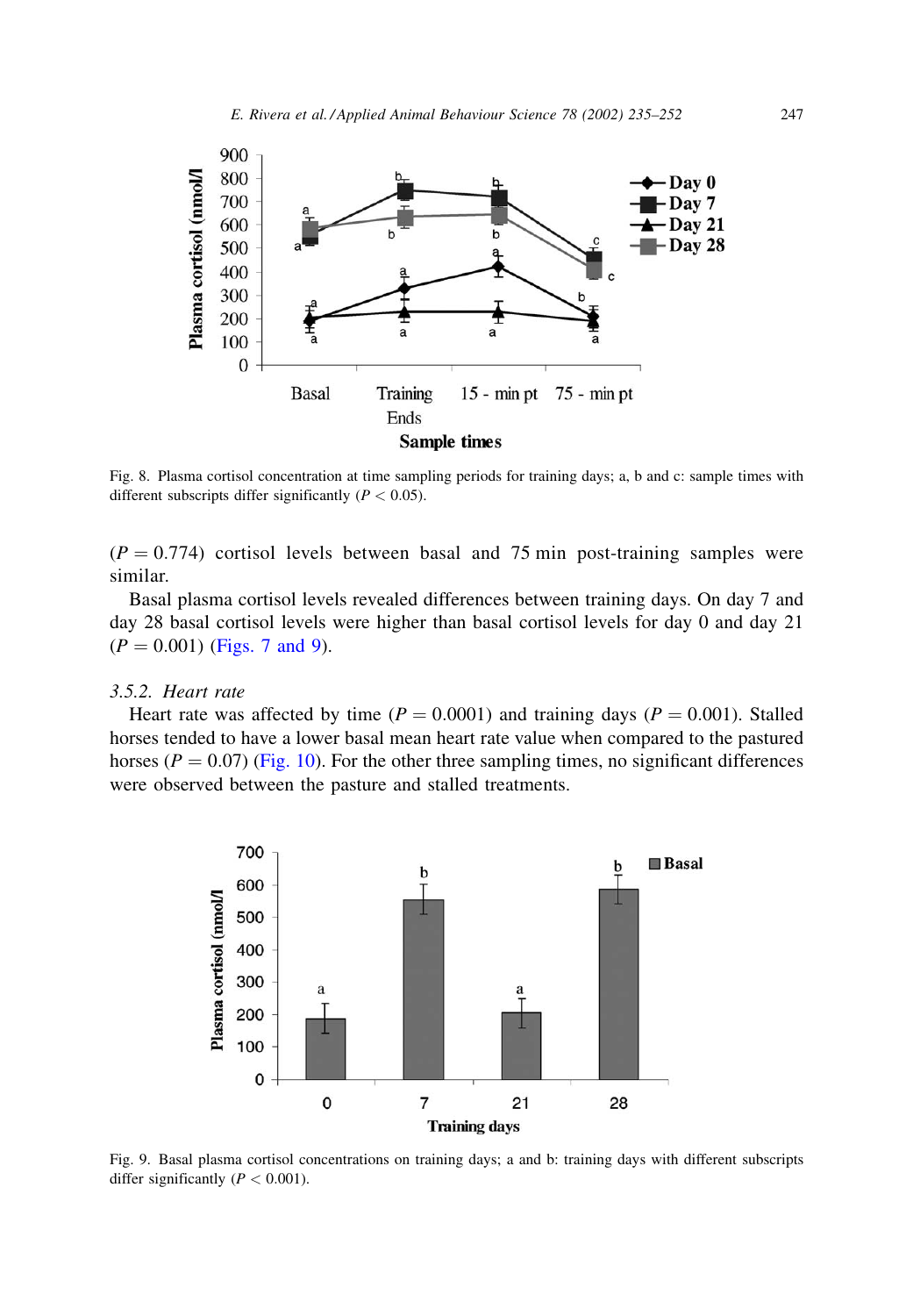<span id="page-13-0"></span>

Fig. 10. Heart rate values at sample collection times; a and b sample times with different subscripts differ  $(P < 0.001)$  (pt = post-training).

### 4. Discussion

# 4.1. Training times

Total training time in the arena was, on average, 4 min less for the pastured group. The stalled horses had a tendency to require more time to complete the entire training procedure. On day 0, the novelty of the training procedure may explain the lack of difference between the groups. For the rest of the training schedule, the pastured group tended to complete the training regimen faster than the stalled horses. This tendency may be explained by the differences observed in the behavioral responses to the groundwork training techniques. For many of the training techniques, e.g. sacking with the blanket, the stalled horses required more time to habituate. During the riding period, no differences were identified in training times.

Studies on free-roaming Camargue horses ([Duncan, 1980\)](#page-17-0), Przewalski horses [\(Hogan](#page-17-0) [et al., 1988\)](#page-17-0) and pasture-reared Quarter Horse foals ([Heleski et al., 1999](#page-17-0)) showed that the horses spent a high percentage of their time grazing. For stalled horses, their restricted environment hinders the opportunity for them to walk around and graze. Without the opportunity to forage, a lesser amount of time is required for the stalled horses to eat. [Hogan et al. \(1988\)](#page-17-0) suggested that the lack of opportunity to graze results in the horses having extra time and unspent energy. Energy expenditure was not measured in this study. However, the stalled horses did perform many of the negative, undesirable behavioral responses predicted by [Hogan et al. \(1988\).](#page-17-0) An increase in activity levels, displayed by the increased frequency of behaviors such as bucking and jumping, looking towards the wall, circling, and head and neck extension up, down and straight may be a result of unspent energy due to stalling.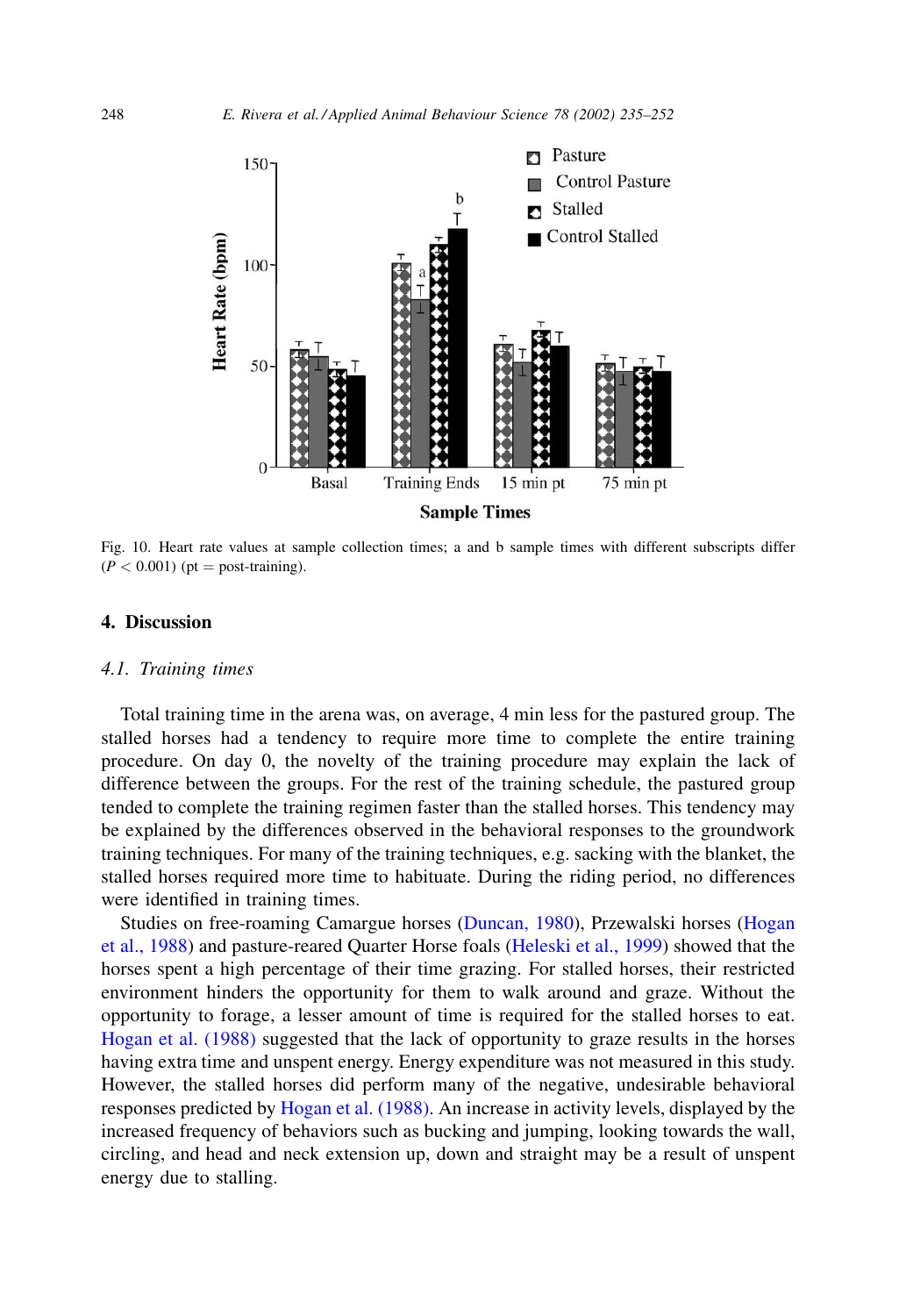Habituation, in this study, was the primary learning concept used during the groundwork period. The horses had to acclimatize to repetitive exposure of various stimuli such as the blanket, saddle and weight on their back. The daily challenges from the pasture environment may have helped the horses acclimatize easier to the training environment. The opportunity to explore objects in the environment and play with other horses may have an influence on a horse's response to training. Enriched environments provide challenges to animals, and these experiences may help in adapting to situations, such as locating food or shelter [\(Sheperdson et al., 1993](#page-17-0)).

Play contributes towards the behavioral, social and physiological development for all horses ([Waring, 1983\)](#page-17-0). It functions as a way of practicing and perfecting adult behavior skills that may be necessary in life for a wide range of actions [\(Fraser, 1992](#page-17-0)). [Fagan \(1981\)](#page-17-0) suggested playing among animals helps develop cognitive skills necessary for behavioral adaptability, flexibility, inventiveness or versatility.

#### 4.2. Horse behaviors during the riding portion of training

Behaviors observed during the riding period, and even the groundwork period, were typical for young horses that have never been trained. Head and neck extension up and straight were observed more frequently during the riding period with the stalled horses. On day 0, the trainers used the halter with a lead rope to direct the horses while riding. By day 7, the trainers began using a bridle and snaffle bit. The jointed snaffle bit applies direct pressure backwards or sideways on the mouth of the horse ([C.H.A., 1996](#page-17-0)). When the trainer applied pressure to the reins for the horses to move in a direction, the horses would respond by following the cue or trying to evade the bit by moving their heads either up, down and straight. One possible interpretation is that stalled horses' excessive head movements indicate they were having difficulty in associating the trainers' commands and the movement of the snaffle bit.

In this study, the horses bucked and jumped primarily while being chased with or without a saddle on their back and occasionally during the riding period. The stalled horses bucked and jumped more often than the pastured horses on days 7, 21 and 28. A horse may buck and jump in the presence of pain, if the horse is confused, startled or is ''feeling'' playful [\(Fraser, 1992](#page-17-0)).

The change in the relationship between the stalled horses and the humans may have been a factor resulting in the observed unwanted behaviors of these horses during riding. At first, for the stalled horses the relationship with humans was a positive one, since humans were a source of food, water and an opportunity for exercise. Once training began, horses may have had difficulty adapting to this new, less positive interaction with humans.

A horse's tail setting will commonly accompany facial, neck and leg expressions [\(Waring, 1983](#page-17-0)). In this study, the pastured horses tended to carry a normal tail. In most breeds of horses, a relaxed horse carries its tail down while an elevated tail can indicate excitement, play, aggression, alarm or when a horse is not comfortable with a handler [\(Waring, 1983\)](#page-17-0). However, in the Arabian breed of horses a slightly elevated tail is desirable and considered a normal, relaxed tail setting.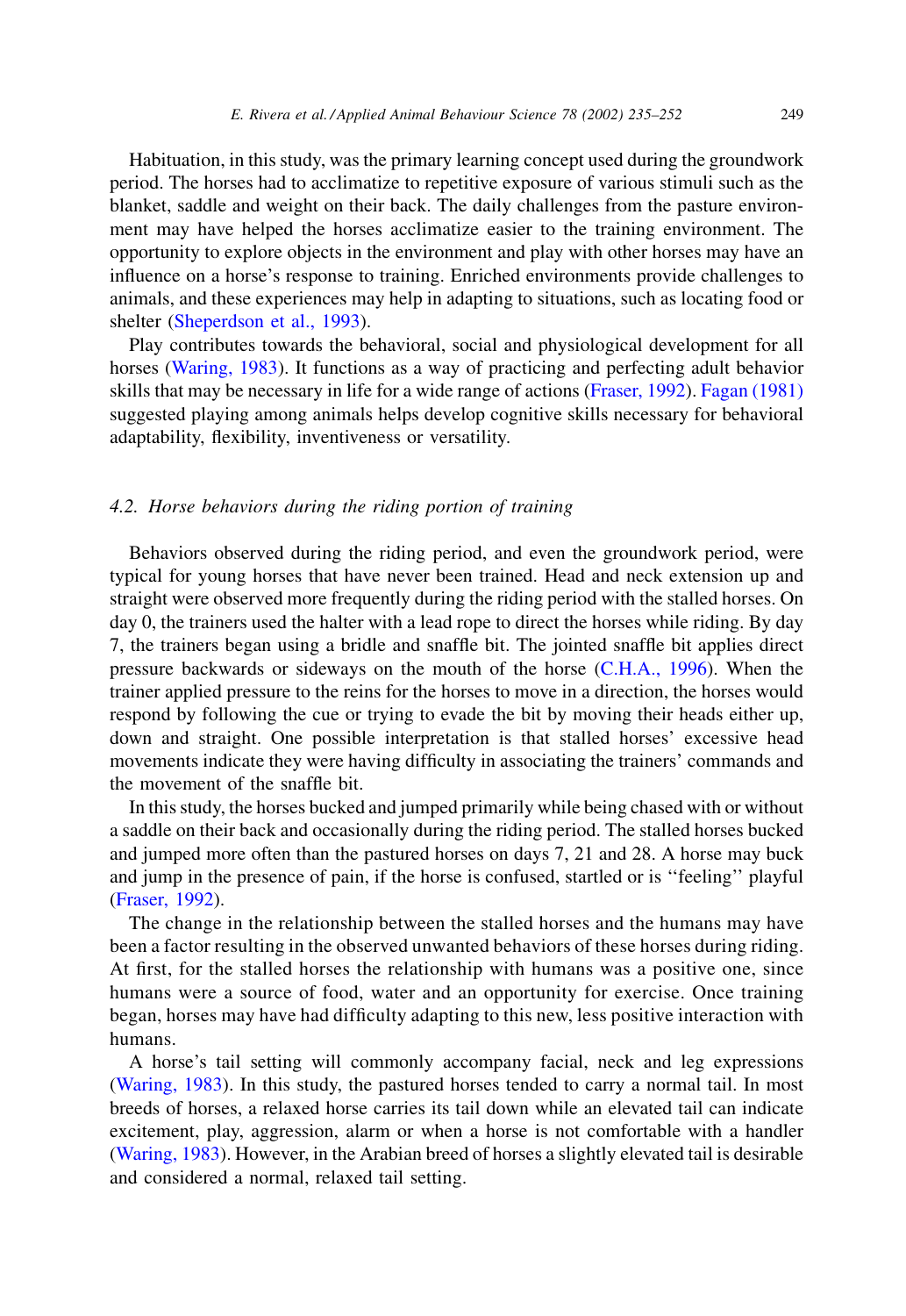# 4.3. Cortisol

Overall, cortisol concentrations were high when compared to other studies. Mean cortisol values for horses housed in stalls and on pasture with no training have been reported at 163  $\pm$  14 nmol/l, while trained horses exhibited cortisol levels ranging between 90 and 190 nmol/l ([Irvine and Alexander, 1994\)](#page-17-0). Plasma cortisol concentrations in this study ranged from 180 to 750 nmol/l. The cortisol levels in the present study were higher when compared to horses undergoing an endurance race who demonstrated mean cortisol levels of 465 nmol/l after the race was completed ([Jensen-Waern et al., 1999](#page-17-0)).

This study revealed an increase in cortisol concentrations due to exercise with a significant decrease by 75 min post-training. The increase after exercise is comparable to many studies conducted with horses when cortisol rose after exercise [\(Church et al.,](#page-17-0) [1987](#page-17-0)). The 15 min post-training cortisol concentrations were still elevated. However, by 75 min post-training the levels had decreased. This is comparable to other cortisol studies where cortisol levels will decrease by 30 min post exercise ([Rose et al., 1983\)](#page-17-0).

Contrary to our hypothesis, there were no differences between housing treatments in cortisol concentrations over training days. Studies have shown that cortisol may increase ([Hennessy and Weinberg, 1990; Boulton et al., 1997](#page-17-0)) or not change ([Freeman, 1985\)](#page-17-0) in response to a stressor. [Dallman et al. \(1987\)](#page-17-0) suggested that the threshold for adrenocortical system responses might be considerably higher than for behavioral systems. [Linden et al.](#page-17-0) [\(1990\)](#page-17-0) demonstrated a strong correlation between the post-ACTH and post-exercise cortisol concentration increase, suggesting that each individual has a specific stressinduced response independent of the type of stress. Since days 0 and 7 of the study focused on habituation training with limited riding for physical exercise, it is possible that with a more strenuous or longer training regimen a different treatment adrenocortical response may have been observed.

This study found an increase followed by a decrease in basal cortisol levels according to training days. On both days 0 and 21 basal cortisol concentrations were lower for each sample collection time compared to the training days 7 and 28. The difference between basal cortisol levels over training days was unexpected and warrants further research.

# 4.4. Heart rate

No effect of housing on heart rate values was observed. Considering the potentially different levels of physical fitness resulting from the difference in exercise opportunities between treatment groups, these results were unexpected.

[Marsland \(1968\)](#page-17-0) suggested an untrained horse with poor physical fitness during submaximal exercise would exhibit higher heart rates at rest and during exercise. In this study, mean resting (basal) levels averaged 58.3 beats/min for pasture and 48.5 beats per minutes for the stalled treatment groups. These heart rates were similar to the range reported for comparably aged horses of 44–65 beats/min [\(Evans et al., 1994; Evans et al.,](#page-17-0) [1990](#page-17-0)). Anticipation has been shown to affect resting heart rates in horses moved from their home stall to preparation shed and track [\(Hall et al., 1976](#page-17-0)). This scenario is similar for the pastured group who incidentally exhibited higher mean resting heart rates. The pastured group was removed from the pasture and led into a stall one hour prior to training. First the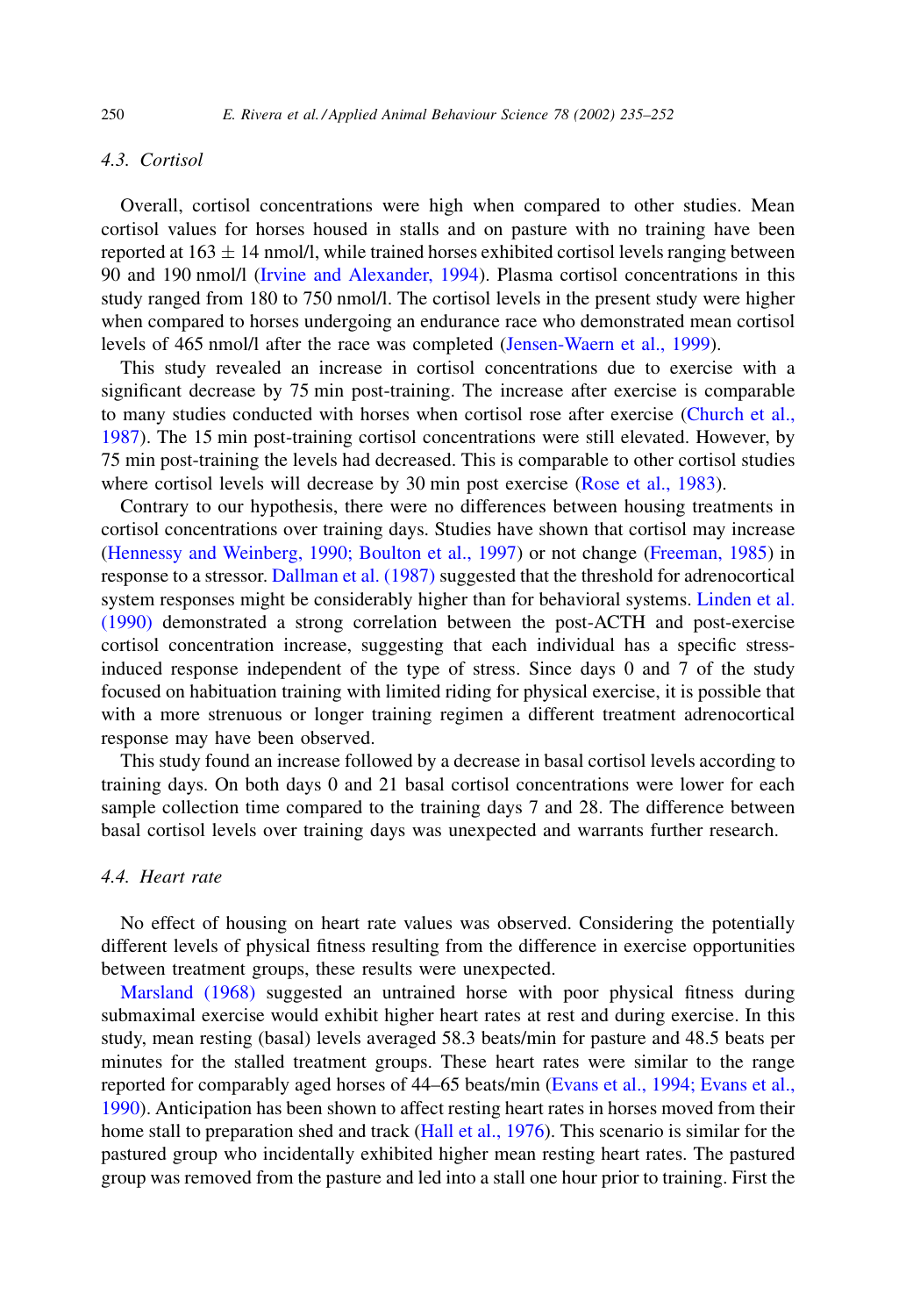<span id="page-16-0"></span>horses were equipped with the heart rate monitors, then before or after entering the training arena, the first blood samples were drawn. With the pasture group, the increased activity that occurred prior to the start of training may have elicited an anticipatory effect, reflected through the increase in basal heart rates.

The dual innervation between the parasympathetic and sympathetic mechanisms causes variability in heart rate and the variability may serve as an important mechanism for adaptability, during a stress response ([Porges, 1992](#page-17-0)). In this study, measures of heart rate variability may have provided important information. Due to technical difficulties these data were not analyzed.

# 5. Conclusion

Housing conditions are an important aspect that should be considered when training young horses for the first time. Research over the last decade has proven that barren housing conditions can affect an animal's behavior and learning abilities. The physiological data in this study did not identify differences between housing, although the data did reveal that initial training is a stressful event. The present study did, however, provide the first in-depth assessment of the effects of housing conditions on the responses of horses to training.

Land for pasture housing may not be accessible to or feasible for every horse owner. Nonetheless, horse owners should try to provide horses with a more enriched environment, if not through pasture housing, perhaps by increasing the amount of time a horse spends in a paddock. Future studies examining partial pasture turnout versus stalled housing conditions on training behaviors and physiological measures may demonstrate further that increased opportunities for social interaction or the chance to release excess energy can be beneficial in increasing the trainability of the horses. In addition, examining young horses in the partial pasture condition, either isolated or with other horses, may help to determine which factor, exercise or social interaction, is more critical for improving trainability of the young horse.

#### Acknowledgements

We would like to thank the staff of the Michigan State University Horse Teaching and Research Center for their help. We are very grateful to Camie Heleski for helpful comments and discussions and two anonymous reviewers for thoughtful comments that helped to improve the manuscript.

The Michigan State University Minorities and Women Graduate Assistantship provided financial support for E. Rivera during the development of her MS program.

# References

Baldock, N.M., Sibly, R.M., 1990. Effects of handling and transportation on the heart rate and behaviour of sheep. Appl. Anim. Behav. Sci. 28, 15–39.